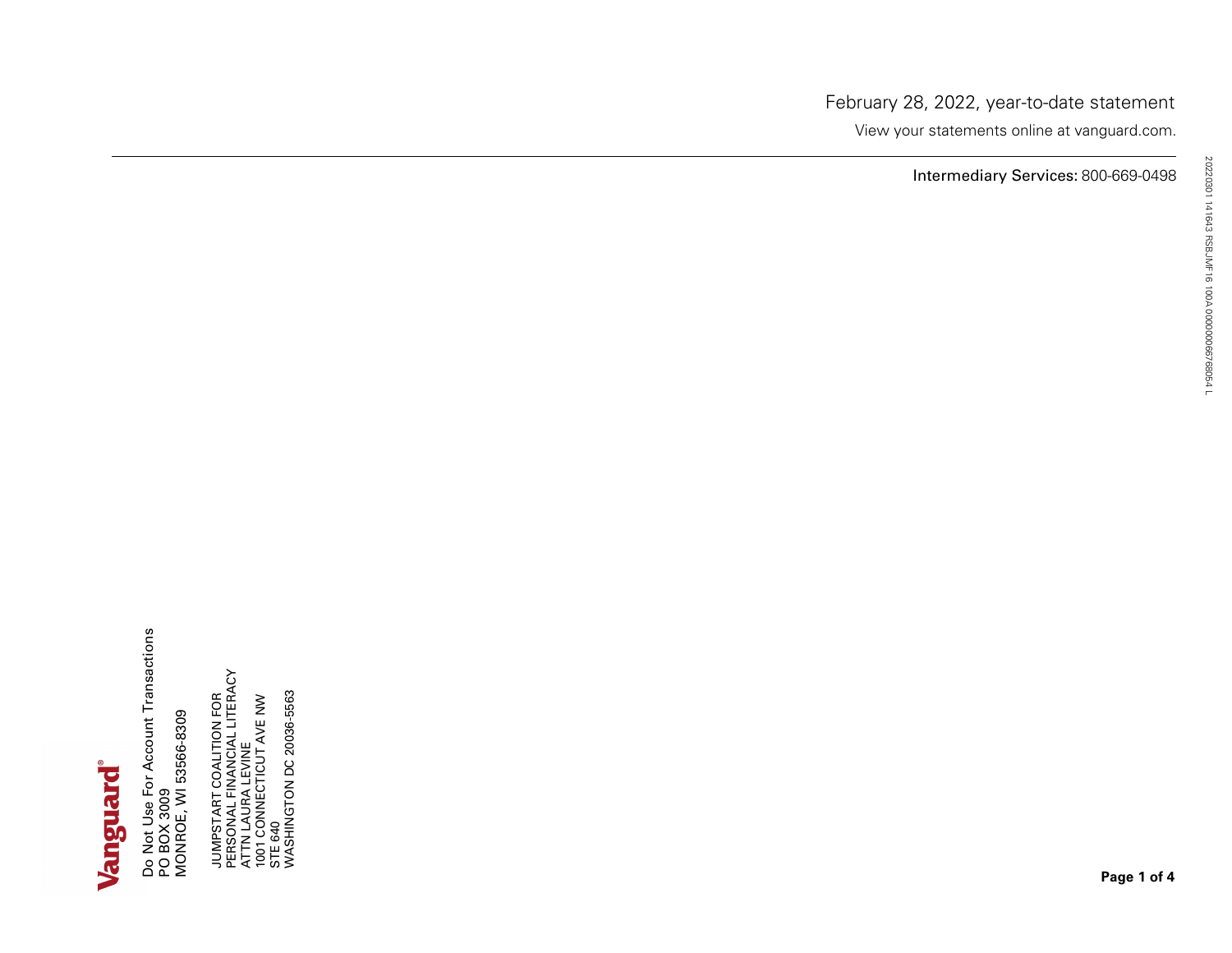# Intermediary Services: 800-669-0498

# Statement overview **\$2,419,446.50**

|                                           |                        |                        |           |              |                     | Intermediary Services: 800-669-0498                                   |
|-------------------------------------------|------------------------|------------------------|-----------|--------------|---------------------|-----------------------------------------------------------------------|
| Statement overview                        |                        |                        |           |              |                     | \$2,419,446.50<br>Total value of all accounts as of February 28, 2022 |
| <b>Accounts</b>                           | Value on<br>12/31/2021 | Value on<br>02/28/2022 | Asset mix |              |                     | Value on<br>02/28/2022                                                |
| JUMPSTART COALITION FOR                   |                        |                        |           | $\mathbf{r}$ | 65.2% Stocks        | \$1,577,067.62                                                        |
| PERSONAL FINANCIAL LITERACY               |                        |                        |           |              | 34.8% Bonds         | 842,378.88                                                            |
| <b>Organization account</b>               | \$2,570,866.72         | \$2,419,446.50         |           | $0.0\%$      | Short-term reserves | 0.00                                                                  |
|                                           |                        |                        |           |              | 0.0% Other          | 0.00                                                                  |
|                                           |                        |                        |           |              |                     |                                                                       |
|                                           |                        |                        |           |              |                     |                                                                       |
|                                           |                        |                        |           |              |                     |                                                                       |
|                                           |                        |                        |           |              |                     |                                                                       |
|                                           |                        |                        |           |              |                     |                                                                       |
|                                           |                        |                        |           |              |                     |                                                                       |
| February 28, 2022, year-to-date statement |                        |                        |           |              |                     | Page 2 of 4                                                           |

# **\$2,419,446.50**

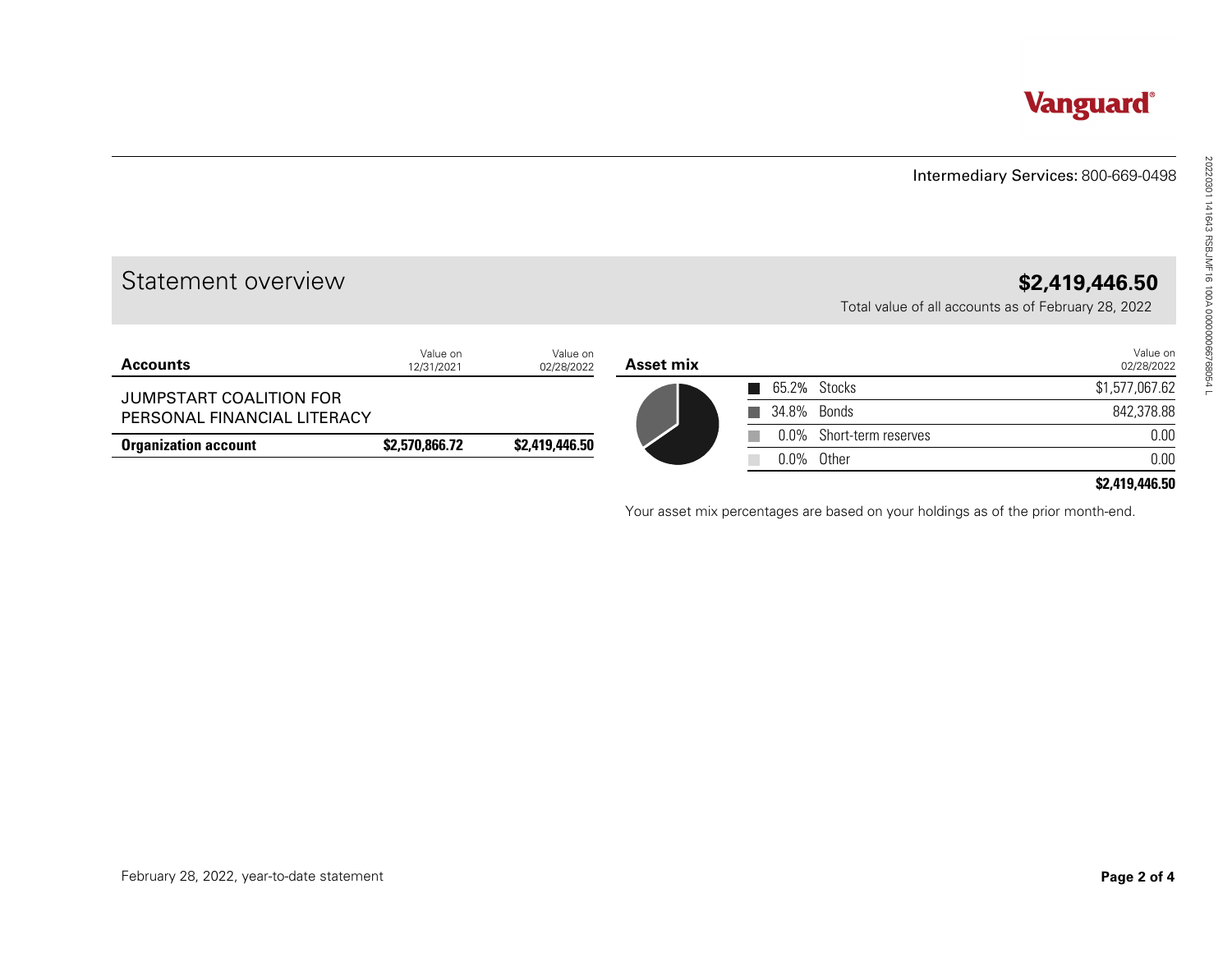**Vanguard**®

# Organization account

# JUMPSTART COALITION FOR PERSONAL FINANCIAL LITERACY

# Account overview **\$2,419,446.50**

## **Year-to-date income**

| Taxable income    | \$0.00 |
|-------------------|--------|
| Nontaxable income | 0.00   |
| <b>Total</b>      | \$0.00 |

# **Balances and holdings for Vanguard funds**

| Organization account                                                                                                                                                                                                                      |                  |                            |              | Intermediary Services: 800-669-0498         |                                          |
|-------------------------------------------------------------------------------------------------------------------------------------------------------------------------------------------------------------------------------------------|------------------|----------------------------|--------------|---------------------------------------------|------------------------------------------|
| JUMPSTART COALITION FOR PERSONAL FINANCIAL LITERACY                                                                                                                                                                                       |                  |                            |              |                                             |                                          |
| Account overview                                                                                                                                                                                                                          |                  |                            |              | Total account value as of February 28, 2022 | \$2,419,446.50                           |
| Year-to-date income                                                                                                                                                                                                                       |                  |                            |              |                                             |                                          |
| Taxable income                                                                                                                                                                                                                            | \$0.00           |                            |              |                                             |                                          |
| Nontaxable income                                                                                                                                                                                                                         | 0.00             |                            |              |                                             |                                          |
|                                                                                                                                                                                                                                           | \$0.00           |                            |              |                                             |                                          |
|                                                                                                                                                                                                                                           |                  |                            |              |                                             |                                          |
| <b>Balances and holdings for Vanguard funds</b><br>Beginning on January 1, 2012, new tax rules on taxable (nonretirement) mutual fund accounts (excluding money market funds) require Vanguard to track cost basis                        |                  |                            |              |                                             |                                          |
| default to the average cost method. For more information, visit vanguard.com/costbasis.<br>Symbol<br>Name                                                                                                                                 | Fund and account | Average price<br>per share | Total cost   | Balance on<br>12/31/2021                    |                                          |
| LifeStrategy Growth Fund                                                                                                                                                                                                                  | 0122-88073771375 | \$45.42                    | \$685,768.42 | \$670,781.35                                | Balance on<br>02/28/2022<br>\$626,998.64 |
| LifeStrategy Mod Growth                                                                                                                                                                                                                   | 0914-88073771375 | 34.42                      | 1,950,085.14 | 1,900,085.37                                | 1,792,447.86                             |
| <b>VSMGX</b>                                                                                                                                                                                                                              |                  |                            |              | \$2,570,866.72                              | \$2,419,446.50                           |
| <b>Total</b><br>information for shares acquired and subsequently sold, on or after that date. Unless you select another method, sales of Vanguard mutual funds, but not ETFs, will<br>VASGX<br><b>Account activity for Vanguard funds</b> |                  |                            |              |                                             |                                          |
| LifeStrategy Growth Fund 0122-88073771375                                                                                                                                                                                                 |                  |                            |              |                                             |                                          |
| Purchases<br>Withdrawals                                                                                                                                                                                                                  | <b>Dividends</b> |                            |              |                                             |                                          |

#### **\$2,570,866.72 \$2,419,446.50**

# **Account activity for Vanguard funds**

## LifeStrategy Growth Fund 0122-88073771375

| Purchases | Withdrawals | <b>Dividends</b> |
|-----------|-------------|------------------|
| \$0.00    | \$0.00      | \$0.00           |